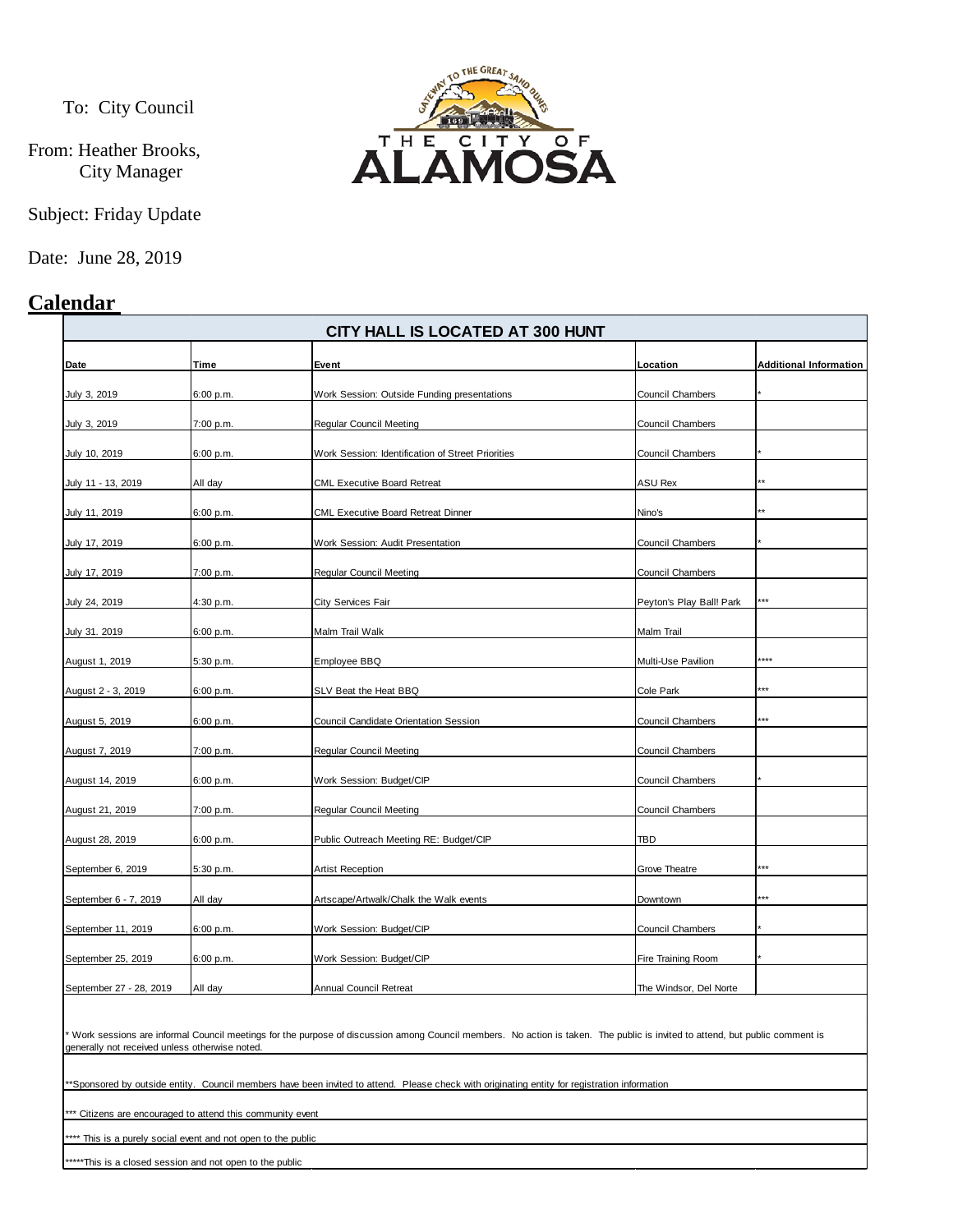# **City Manager**

- Bi-weekly meetings with Police Chief
- Meeting with Municipal Court regarding sentencing options
- LEAD Policy Meeting
- Bi-weekly meetings with Interim Public Works Director
- Meeting with Cats Alive to discuss partnership
- Water Smarts Team meeting
- Weekly Leadership Team meetings
- Colorado Municipal League Annual Conference
- Regional group to discuss housing studies
- Monthly Economic Development Committee
- Meeting with County to discuss Airport property
- La Puente Board Work Day
- Bi-weekly meeting with Public Relations & Project Specialist
- CRAFT meeting
- Meeting to discuss Community Solar Contract



## **Parks and Rec**

*Welcome to our Parks and Recreation Department Update! As always; more information is available at [www.alamosarec.org](http://www.alamosarec.org/) or call the Alamosa Family Recreation Center at (719) 589-2105. Happy Recreating!*

#### **Summer Activities Guide**

Check out our activities guide for all the upcoming spring and summer events and programs. Our Facebook page - City of Alamosa Activities - is another great way to be informed of updates.

#### **SPORTS & ACTIVITIES**

#### **Outdoor Recreation Activities**

- **Adventure Club:** OMS and AHS students, more Adventure Club activities are in the works. Contact Outdoor Recreation Specialist, John Reesor, at 937-9025 or jreesor@ci.alamosa.co.us for more info.
- **Alamosa Trail System:** Summer is a great time to explore our new trails, go to www.alamosarec.org to view the trail map and get out there!

#### **Youth Sports & Activities**

- **Alamosa Youth Football (TACKLE):** Registration is open NOW through July 1st for boys and girls, grades 3 - 6. Participants are limited; register early to guarantee a spot.
- **Basketball Fundamentals:** Let's get back to basics! Kids are invited to join in strictly skill building practice sessions. There are no teams or games in this program; just practice sessions focused on the fundamentals of basketball.
- **Youth Baseball/Softball:** A couple spots are still open for ages 5-13 baseball/softball. Games have started and will continue through July 18<sup>th</sup>.
- **Youth Gymnastics:** Registration is now open but we only have spots remaining in the 9-11 division. Session I will be from July 16-26 and Session II from July 29-Aug. 8. Both sessions run for two weeks, Mon.-Thurs. for ages 3-11.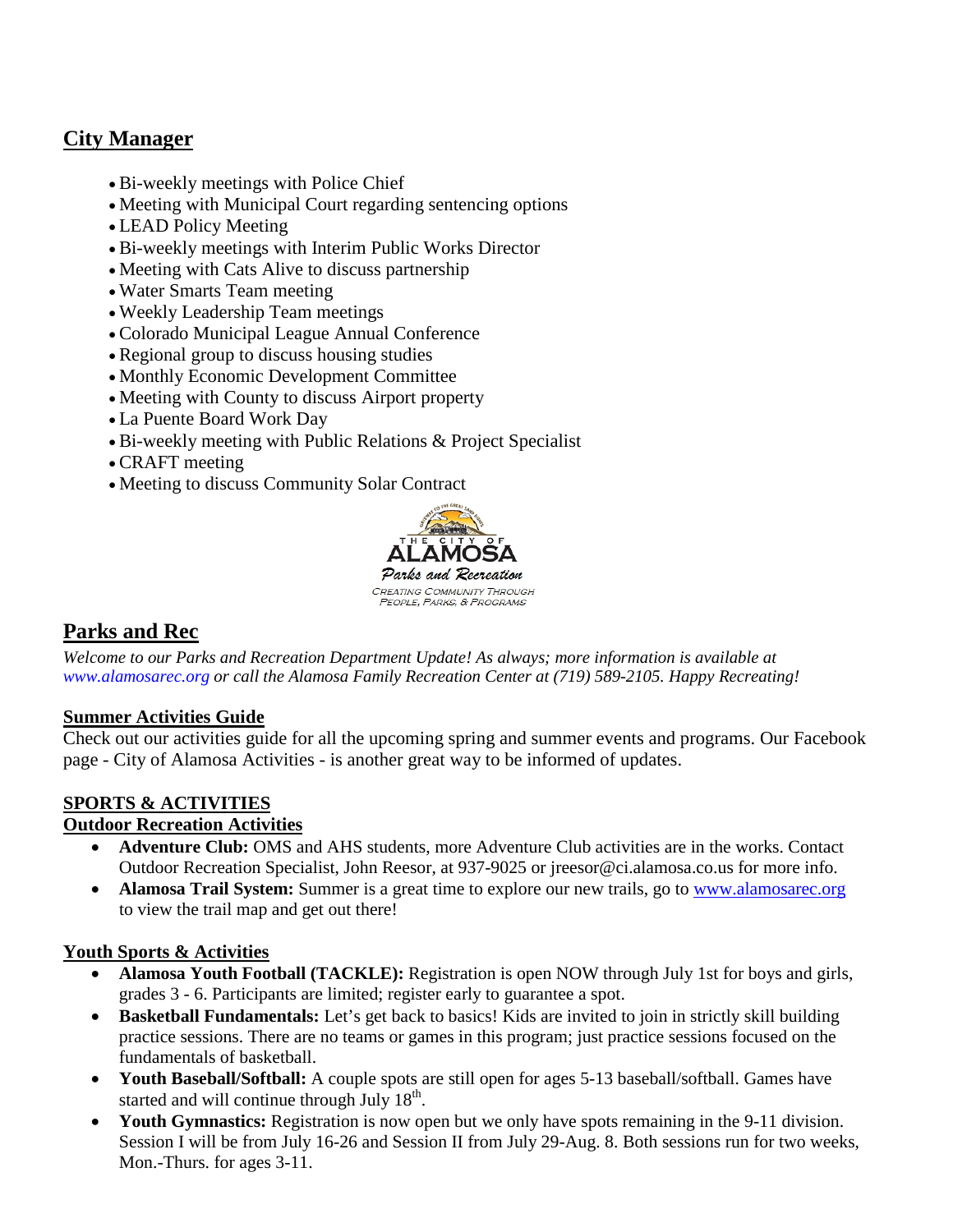- **Youth Drawing & Painting:** Unleash your little artists in our youth drawing and painting class. This class includes instruction on how to draw and paint, using watercolors and tempera paint. Session III will is scheduled July  $22<sup>nd</sup>$ -August  $2<sup>nd</sup>$ .
- **Youth Pottery/Ceramics:** This class includes instruction in hand-making pottery projects and an introduction to the pottery wheel. Session II will be from July  $1<sup>st</sup>$ -10<sup>th</sup> for ages 6-13.
- **Youth Tennis:** This program consists of 8 lessons introducing the fundamentals of tennis. The program uses the USTA "quickstart" format characterized by smaller courts and slower balls to make the game easier to learn. Balls are provided but each participant must furnish their own racket. Kids may be recommended to move to other time slots based on ability. Classes meet at the Carroll Park Tennis Courts. Registration is open until the open spots are filled for ages 6-15. Session II will be held on July  $10^{th}$ -Aug.  $1^{st}$ .
- **Youth Sand Volleyball Clinic:** Bring the kids out for a fun, new experience in Sand Volleyball. Boys and Girls ages 7-14 will be directed in this clinic-style program, focusing on the fundamentals of sand volleyball and having fun. Registration ends July  $5<sup>th</sup>$  and the clinic will take place on Mondays from July  $8<sup>th</sup> - 29<sup>th</sup>$ . From 6pm-7pm.
- **Youth Fall Soccer:** Come out and learn the fundamentals, skills, and rules of soccer. Games will be held on Saturdays and possibly some weekdays at Carroll Park Soccer Complex starting August 24<sup>th</sup>. Registration is now open through August 3<sup>rd</sup> with a fee of \$20/player; new uniforms are \$12 each.
- **Youth Flag Football:** This program will be a clinic style instructional program for kids in grades 2nd-6th, teaching the fundamental skills and rules of football in a NON-contact setting. Kids will be divided by age/ability level in practices. Any games conducted will be informal scrimmages. Program schedule will run on weekday evenings (Mon/Wed) in August and September.

#### **Adult Sports & Activities**

- **Adult Softball:** The season will run through late-July. Teams registration has already ended by players can add up until they play for \$30 per player.
- **Adult Sand Volleyball:** Come join us for a Fun, Casual Sand Volleyball league! Teams and Players can register through the Recreation Center or online at AlamosaRec.org. There will be 4 games with no tournament. Each player will also receive a commemorative pint glass. Team registration is June 10 - July 5 with a Captain's Meeting: June 24, @ 6 PM. The team fee is \$0 (Zero, nada, zilch!!) and the player fee is \$20. Games will be July 8 – August with a flexible schedule determined by the team captain.
- **Adult Oil Painting:** Cost is \$90 for an entire session or the drop-in rate is \$15/class. Go to our website for updated session dates.
- **Ceramics:** Learn handbuilding techniques to create sculptures or creative dishware inspired by natural forms, design, or anything from your imagination. You can experiment with handbuilding, coiling, rolling, stamping, relief, texture, shape, form and temporary amateur. Create unique works of art, cups, plates bowls... Or make unique gifts for friends for the holidays!
- **Mindful Monday Yoga:** Come check out a new fitness class at the AFRC! This class is suitable for all levels, encourages a mindful slow flow, and aims to help you set an intention for your week. Come move, stretch, rest, and renew on Monday evenings. Class is led by Brittany Schoer (RYT). FREE to AFRC members or \$4/non-members.

#### **UPCOMING REC CENTER CLOSURES**

Independence Day-July 4th

### **RECREATION CENTER HOURS**

**May 1-October 31** Monday – Thursday: 6am – 9pm Friday: 6am – 6pm Saturday: 7am – 3pm Sunday: CLOSED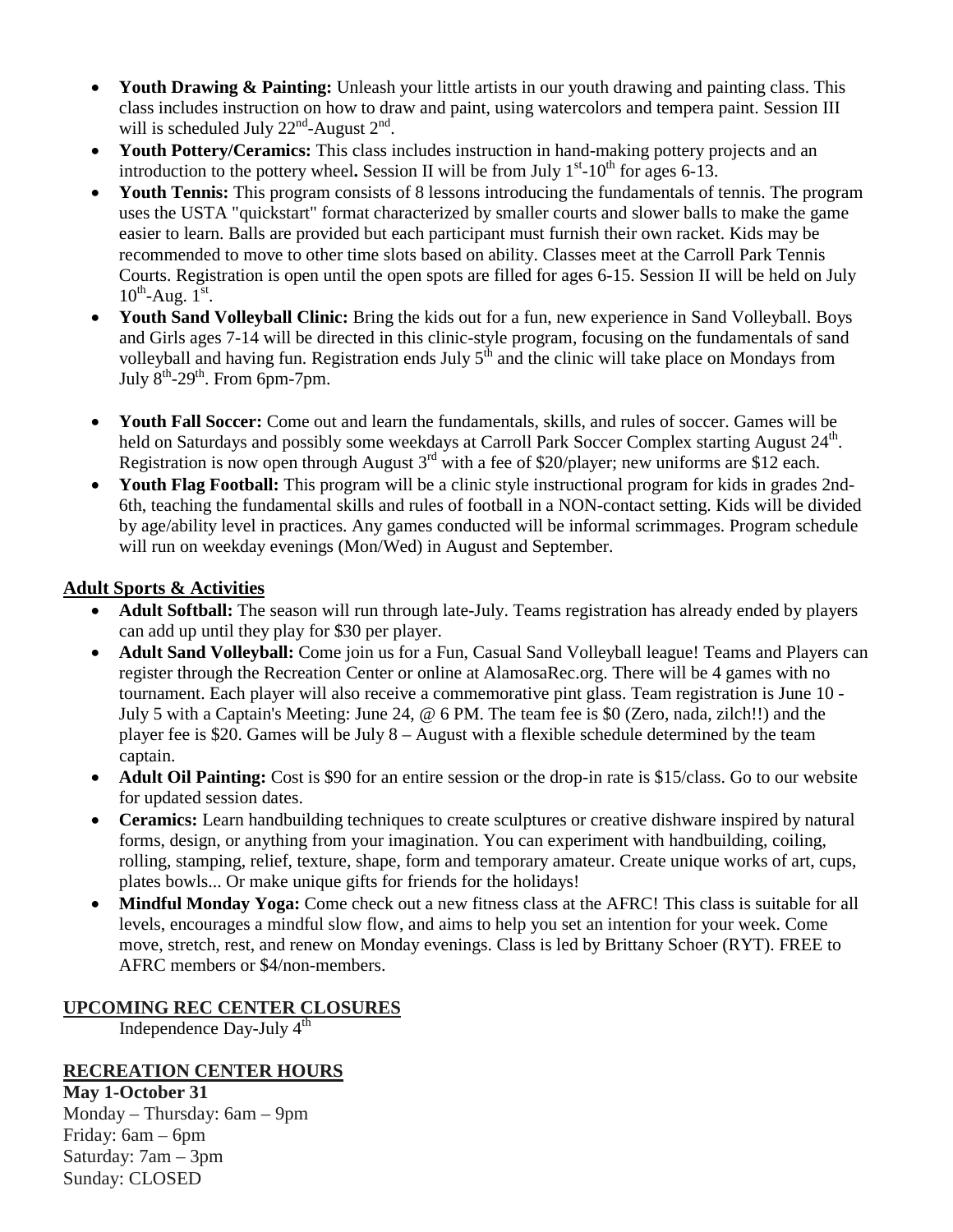

For more information, check out our website, alamosalibrary.org, or call 719-589-6592.

Alamosa